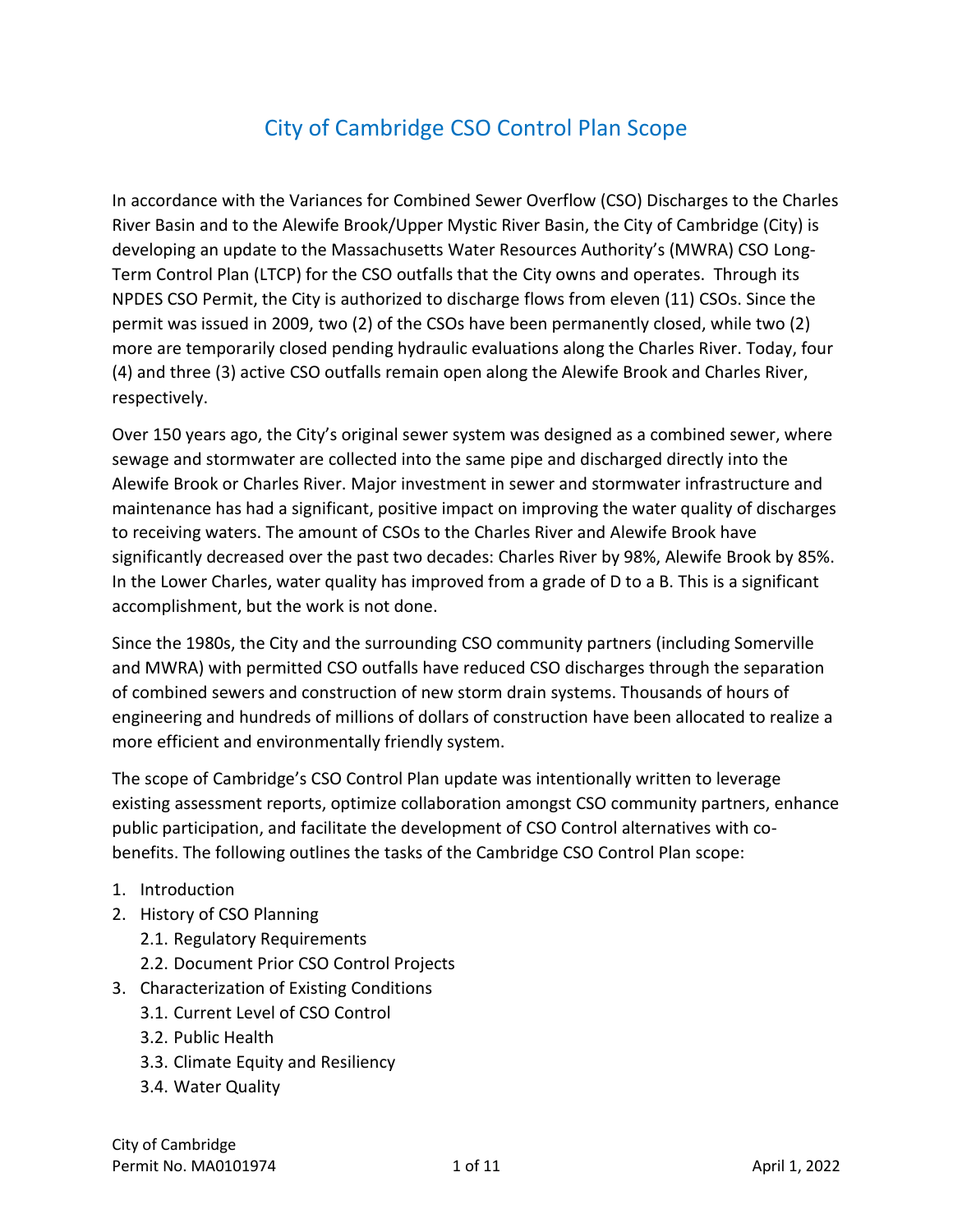- 4. Future CSO Planning Approach
	- 4.1. Hydraulic Model Updates and Calibration
	- 4.2. Regional Technical Collaboration
- 5. Development and Evaluation of CSO Control Alternatives
- 6. Public Participation and Outreach
- 7. Water Quality Analysis
- 8. Alterative Analysis and Ranking Prioritization
- 9. Affordability Analysis
- 10. Recommended Plan
- 11. Report Development

The following activities under each scope task and the documentation of the work completed will be incorporated into the chapters of the Recommended Plan.

### **1. Introduction**

1.1. Background Cambridge CSO Program

Describe the City's approach to CSO management and control including a timeline of milestone and events leading up to the current CSO variances. This background narrative is one of several aspects of the CSO Control planning process that will be used in the community engagement process.

### 1.2. City Objectives and Water Management Goals

1.2.1. Establish Goals, Priorities, and Objectives

Develop a succinct goals and objectives statement that will build upon prior vision and mission statements developed for the MWRA LTCP, the Resilient Cambridge Plan, and other City initiatives.

1.2.2. Review and Validate Projects

Review the City's Capital Improvement Plan (CIP) and information as to how the CIP's projects were sequenced and/or prioritized. Review of the CSO projects included in the previous Facilities Plans, as well as non-CSO projects (from Inflow/Infiltration (I/I) projects, flood improvement projects, etc.) which are necessary for continued reliable operation and performance of existing system infrastructure and facilities. This review and validation of identified City improvement projects (both CSO and non-CSO improvement projects for City-owned facilities) will enable the City to further refine the CSO Control Plan to be implemented.

### **2. History of CSO Control Planning**

Document the CSO compliance related regulations applicable to the CSO Control Planning development work and the prior work completed to meet those compliance requirements.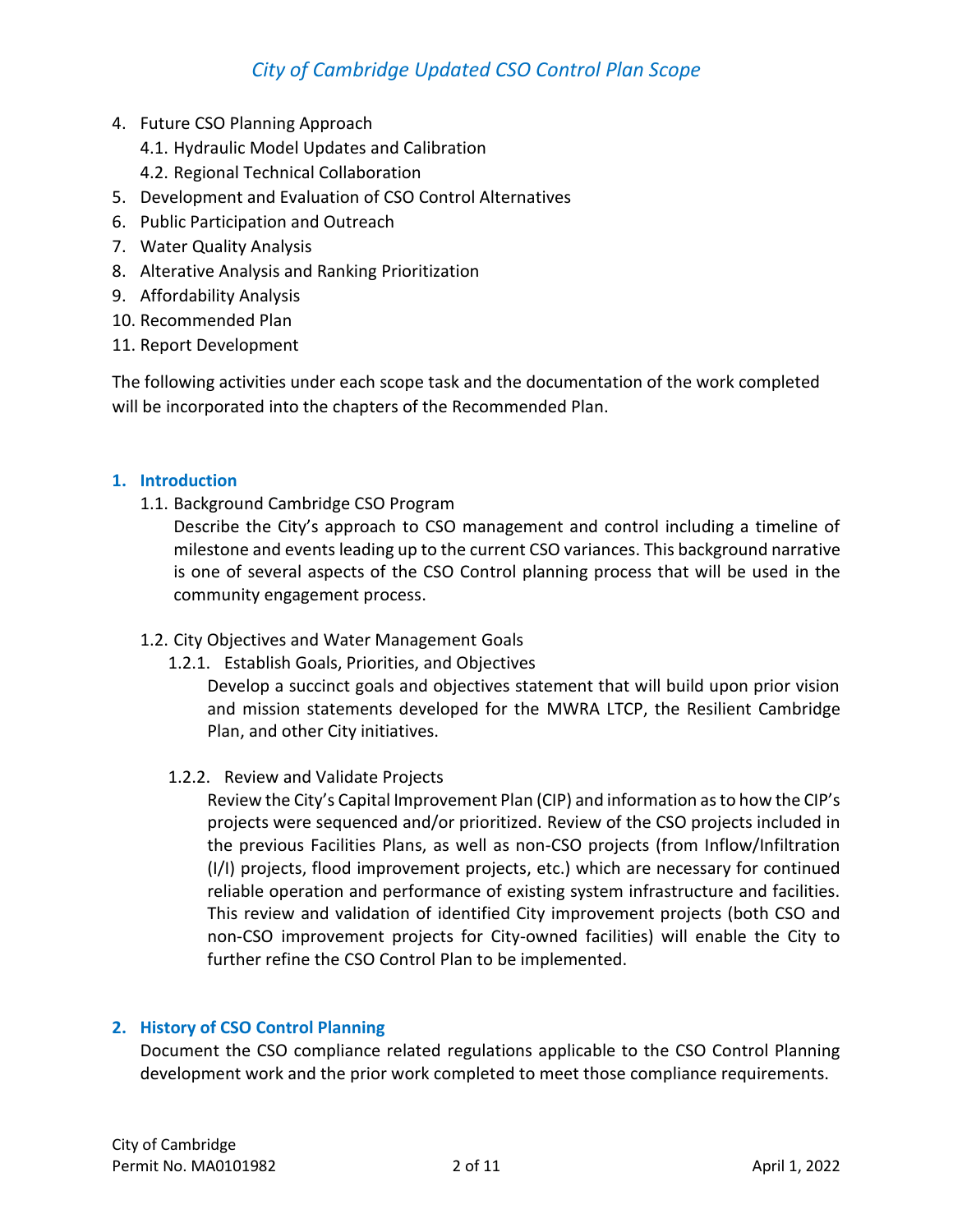- 2.1. Regulatory Requirements
	- 2.1.1. Discharge Requirements
		- Discharge Requirements (NPDES permit): Summarize the NPDES permits governing performance of the City's systems. Include current and future permit requirements (to the extent identified) pertaining to operation, maintenance, discharge limits, and any other obligations. The permits consist of the following:
		- CSO Discharge to Receiving Waters (LTCP Goals for CSO activations and discharge volumes)
		- Municipal Separate Storm Sewer System (MS4)

### 2.1.2. Other Regulatory Requirements

Summarize other regulatory policies/practices that apply to the City's operation and maintenance of its systems impacting CSOs and receiving water quality. These include the following:

- Nutrient Control and Phosphorous Reduction
- Stormwater Regulations
- Inflow/Infiltration Control
- Nine Minimum Control Requirements
- Climate Change Preparedness and Resiliency

### 2.2. Document Prior CSO Control Projects

Describe the prior CSO control projects completed by the City and the benefit (both CSO and non CSO-related) achieved through their implementation.

### **3. Characterization of Existing Conditions**

Review and summarize the current existing conditions in the City within the following categories: (1) current level of CSO control, (2) public health, (3) climate equity and resiliency, and (4) water quality.

### 3.1. Current Level of CSO Control

Describe the current discharges under the MWRA Typical Year (MWRA TY) to the Alewife Brook and Charles River as compared to the MWRA LTCP goals.

- Alewife Brook CAM001, CAM002, CAM004, CAM400, CAM401A, and CAM401B
- Charles River CAM005, CAM007, CAM009, CAM011, and CAM017

### 3.2. Public Health

- a. Flooding Extents
- b. System Backups and Overflows
- c. Public Health and Safety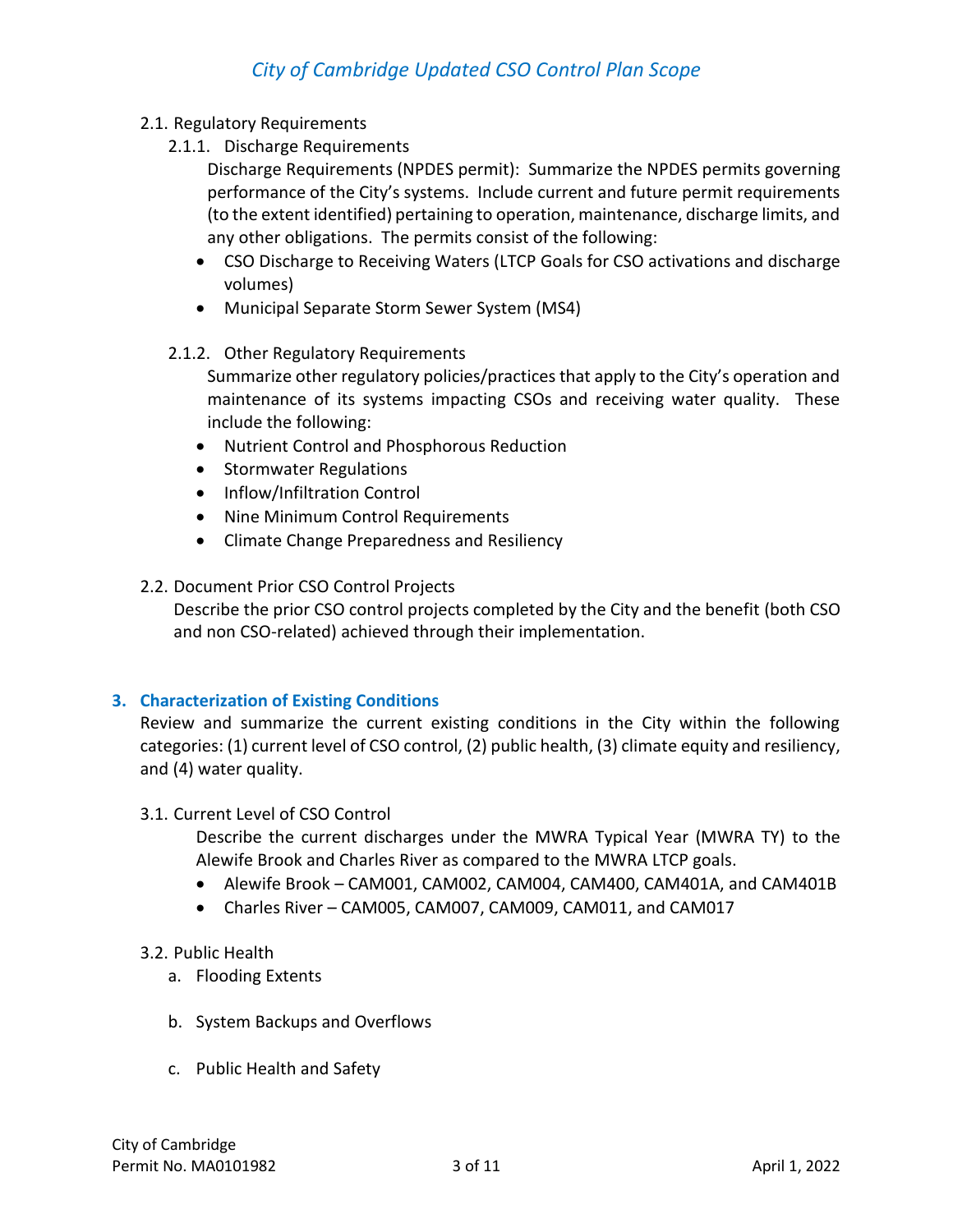- 3.3. Climate Equity and Resiliency
	- a. Environmental Justice Populations affected by CSOs and floods
	- b. Resiliency in larger storm events
- 3.4. Water Quality
	- a. Receiving Waters and Use Impairments
	- b. Review and summarize available water quality data

#### **4. Future CSO Control Planning Approach**

- 4.1. Collection System Model Updates and Calibration
	- a. Model updates will include incorporating as-built information for completed projects in the previous year as incorporated into the City's online GIS.
	- b. Complete the modeling build-out of the following catchment areas:
		- CAM 401A
		- CAM 401B
		- CAM 017
	- c. Calibrate the collection system model, relying on rain gauge data from the City's permanent rain gauges and flow monitoring data being collected for the CAM017, 401A, and 401B catchment areas.
- 4.2. Regional Technical Collaboration Support

Collaborate with MWRA and Somerville and coordinate with MassDEP and EPA in the following:

4.2.1. Work with MWRA and Somerville to determine the appropriate Typical Year storm scenario(s) to be utilized in this analysis in the development of alternatives.

Approval/agreement on an updated Typical Year by May 31, 2022, is assumed in order to meet the required CSO Control Plan schedule requirements per the Variances.

4.2.2. H&H Baseline Model. Coordinate with Somerville and MWRA to obtain updated H&H models, including the incorporation of planned future projects that achieve CSO reduction. The three H&H models will be integrated together to constitute the baseline model for CSO evaluation in Task 5. Baseline CSO performance against original LTCP requirements will be evaluated in Task 5.1.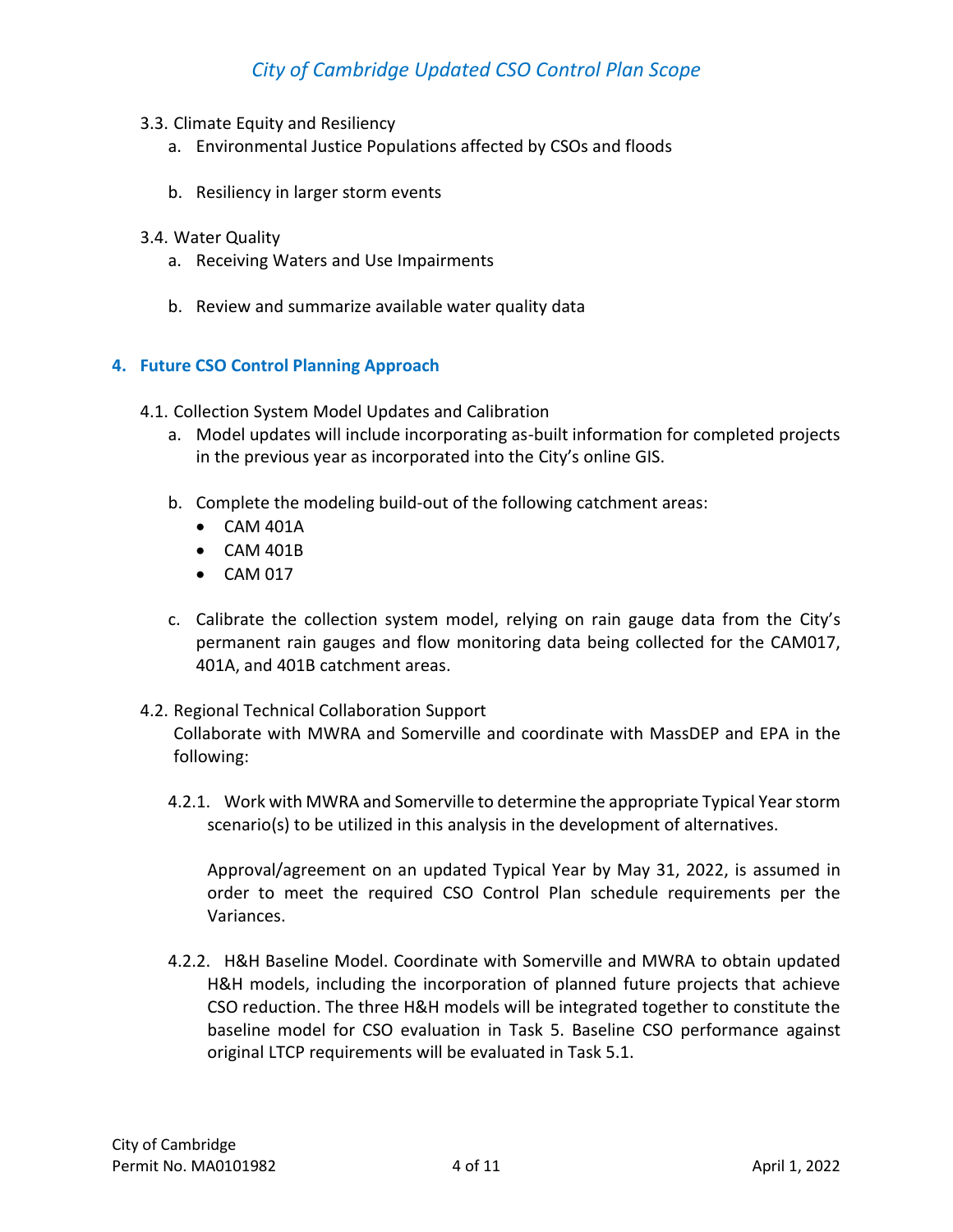- 4.2.3. Coordinate with Somerville and MWRA to define the criteria for CSO elimination (e.g. controlling CSOs in a specific large design storm, closing all CSOs, or other). Coordinate with DEP/EPA on criteria for CSO elimination.
- 4.2.4. Coordinate with Somerville and MWRA to identify boundary conditions (e.g. tide and storm surge conditions) to be applied.
- 4.3. Document the Basis of Design Goals
	- Identify and document the following:
		- Typical Year storm scenario(s) to be used;
		- Climate change boundary conditions (e.g. tide and storm surge conditions) and resiliency criteria (e.g. specific design storm and/or extreme rainfall events for evaluating impacts on flooding) to be considered in proposed alternative development and evaluation;
		- How systems will be hydraulically evaluated (levels of service and model set up);
		- Water quality goals related to Phosphorous control the Charles River and Alewife Brook;
		- Evaluate peak flow limitations to Alewife Brook to ensure no increases to flooding.

#### **5. Development of Alternatives**

Develop alternative pathways and candidate projects to address the CSO Control needs and opportunities.

- 5.1. CSO Benchmarking and Performance Gap Analysis: The City will run the MWRA Typical Year storm scenario (utilized in developing the current LTCP) in the model baseline (Task 4.2.2) to evaluate CSO performance. CSO activation frequency and discharge volume will be compared against MWRA's obligations for CSO control in the Court Order as set forth in the March 15, 2006, Second Stipulation of the United States and the Massachusetts Water Resources Authority on Responsibility and Legal Liability for Combined Sewer Overflow Control (the "Second Stipulation") as amended. Any identified gaps in MWRA compliance will be quantified as the CSO needs.
- 5.2. Additional CSO Control Opportunities: Define additional CSO control opportunities, beyond the benchmarking gap analysis, including CSO performance improvements in an Updated Typical Year (Task 4.2), and up to and including completely eliminating CSOs.
- 5.3. Develop Alternatives
	- 5.3.1. Evaluate Concepts, Identify Alternative Pathways, and Develop Candidate Projects:

Concepts. After reviewing prior facility reports and other past CSO control studies completed by the City and evaluating new concepts, the City will confirm the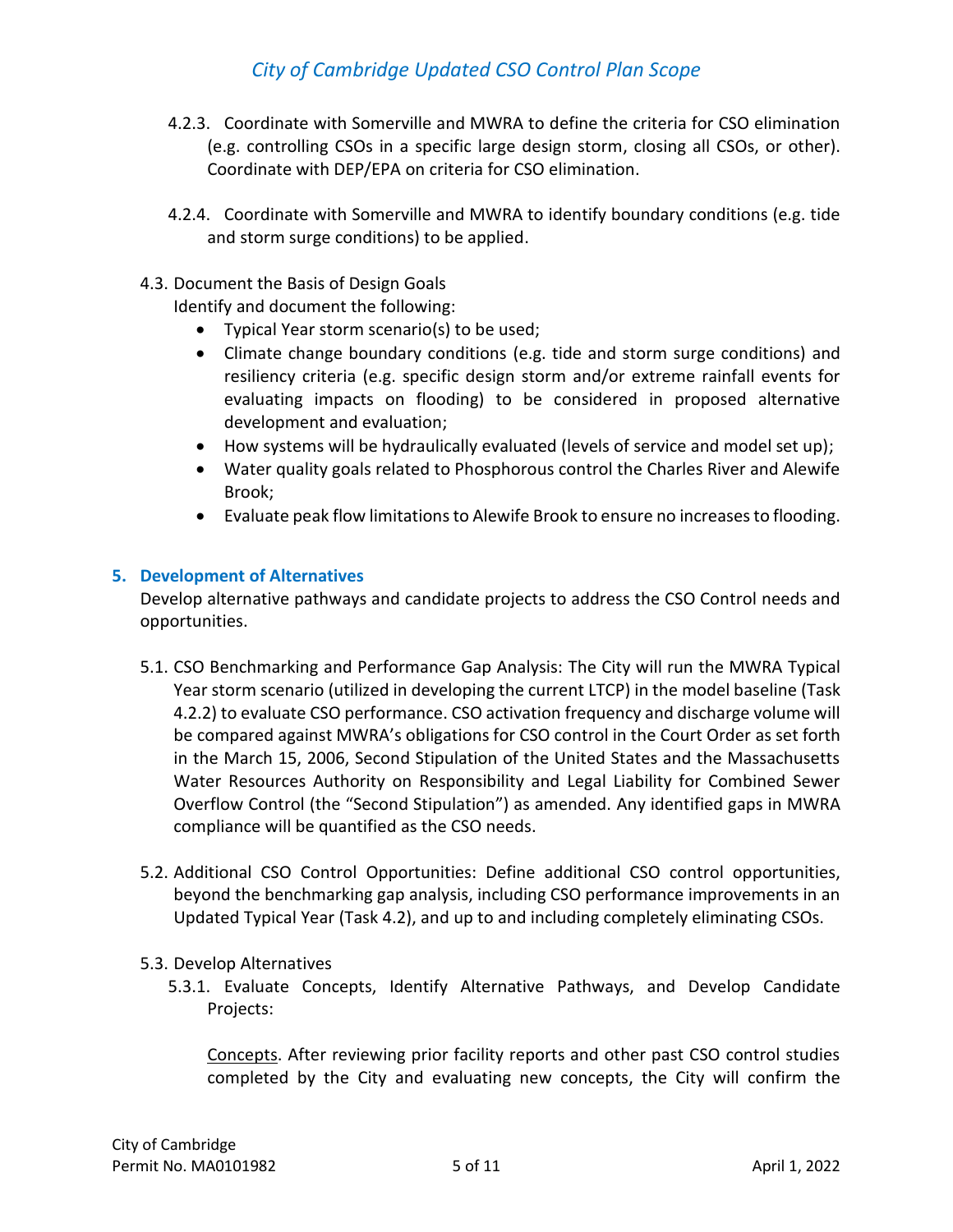concepts that could apply to each CSO location. Concepts will include, but not be limited to, the following:

- a. Conveyance improvements
- b. Raising overflow weir elevations
- c. Implementing or modifying real-time control strategies
- d. Regional updates to the MWRA system and modifying operation of regional CSO facilities
- e. Sewer separation, including full and partial separation of separated areas that connect to the combined sewer network
- f. Implementation of large-scale green infrastructure and/or inflow and infiltration reduction programs.
- g. Storage tanks, pipelines/tunnels, and manholes
- h. Closing CSO outfalls.

Alternative Pathways. The City will assemble local and regional concepts for CSO Variance waterways to identify one or multiple alternative pathways to provide CSO control to address identified needs (Task 5.1) and opportunities (Task 5.2). At least one pathway for each waterway will be a "path to zero," consisting of a suite of concepts that collectively result in eliminating all CSO activations, while meeting the other goals outlined in Task 4.3.

The most feasible pathway alternative(s) for each of the CSO Variance waterways, up to and including full CSO elimination, will be characterized by the incremental gains (activation frequency / discharge volume) to be achieved by each individual component (or "candidate project").

Candidate projects. Will be refined with a high-level consideration of the following:

- a. CSO performance
- b. Other goals identified in Task 4.3.
- c. Project costs and O&M requirements.
- d. Outside influences (i.e. commercial or business development/redevelopment goals, streetscaping plans, funding, etc.).
- e. Project phasing (i.e. multiple phases of implementation for affordability or other reasons).
- f. Project sequencing considerations
- g. Multi-benefit projects that address many needs within the same project (i.e. flooding, water quality, etc.).
- h. Opportunities for cost-effective green infrastructure implementation.
- 5.3.2. Planning Level Opinions of Probable Capital Cost: Prepare planning level opinions of probable capital cost for candidate projects where cost data is not already developed previously. Where required, the City will use cost data available from the City, data from recent projects of a similar nature, or through industry standards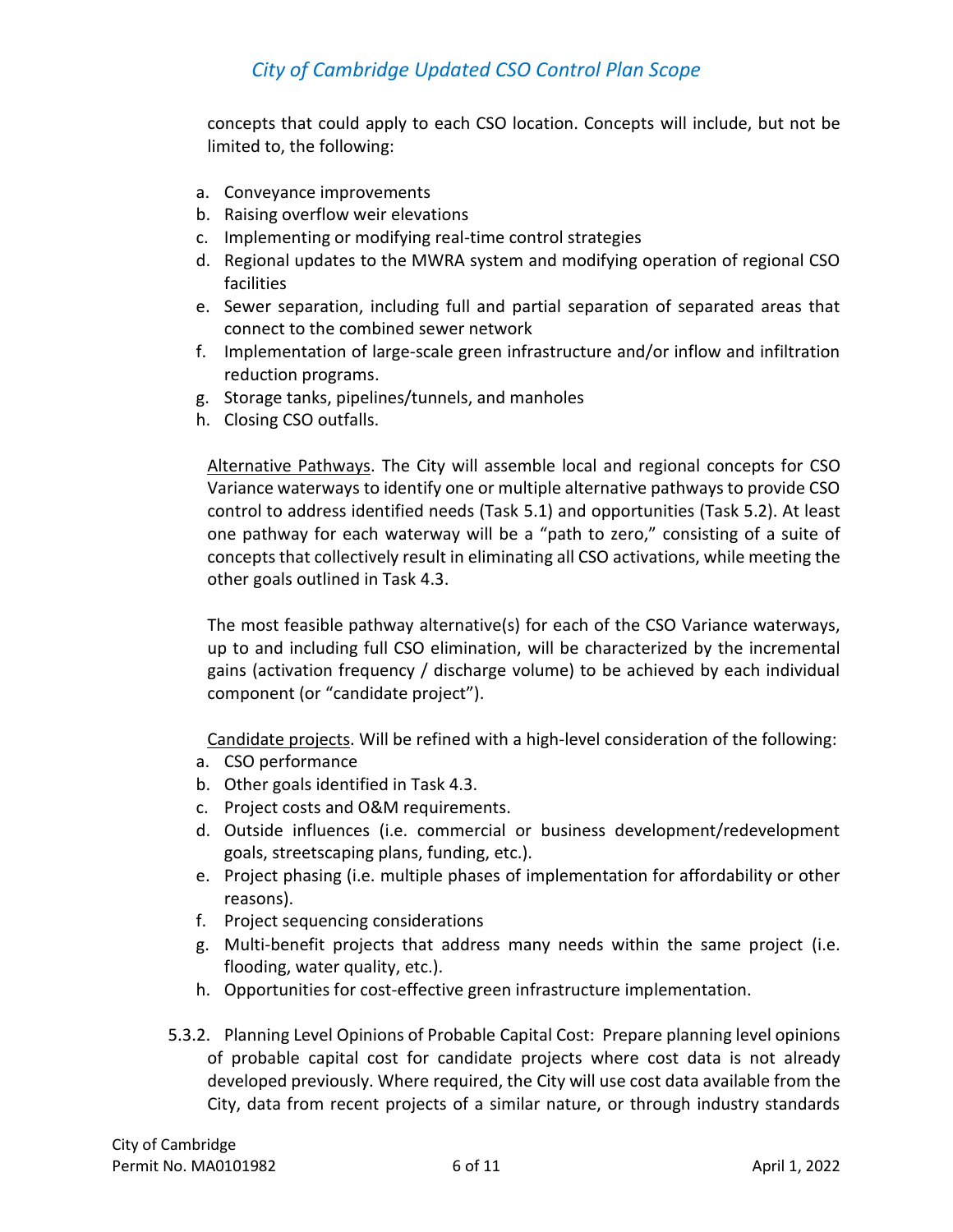(such as RS Means, MassDOT, or Rental Rate Blue Book). Costs will include Planning/Study, Design, Bidding, Permitting, Easement and/or Land Taking, Construction, Post-Construction Monitoring/Start-up and Closeout, and Contingency as may be applicable. Costs will be reported in current year dollars (inflation will be applied in the Rate Analysis).

5.3.3. Project Sheets: Prepare a 1-2 page Project Sheet with key information for each candidate project developed.

The Project Sheets will be included in the final Recommended Plan report.

### **6. Public Participation Plan and Outreach**

Complete preparation activities, begin the process of educating and mobilizing the public in support of the approach to the CSO Control Plan update to the LTCP. The Public Participation Plan and Outreach activities will include the following:

- 6.1. Public Engagement Strategy
	- 6.1.1. Strategy Kick-Off Meeting with Somerville and MWRA
- 6.2. Public Participation Plan
	- 6.2.1. Public Participation, Outreach, and Communications Plan
		- a. Develop a Public Participation, Outreach, and Communications Plan to detail the goals and objectives, messaging, communications strategies, tools, and schedule for the outreach program. It will also provide a flexible roadmap for the components below.
- 6.3. Stakeholder Identification and Interviews
	- 6.3.1. Stakeholder Identification
		- a. Finalize list of stakeholders developed during strategy session.
	- 6.3.2. Stakeholder Interviews
		- a. Conduct interviews with key stakeholders identified through the strategy session and initial stakeholder outreach. The goal is to collect direct input and feedback from group of stakeholders that reflect the diverse populations in the City. The input for the interview will be used to further align the City's approach towards stewarding the Recommended Plan development process from ideas on project alternatives (Task 5) to perspectives on criteria ranking (Task 9). Interviews will be conducted within the first 3 months of the CSO Control Plan update to the LTCP. Prepare a list of questions and informative items and share those items with the stakeholder individual in advance of the interviews.
- 6.4. Planning for Public Outreach Communications and Print Materials 6.4.1. Develop Project Fact Sheet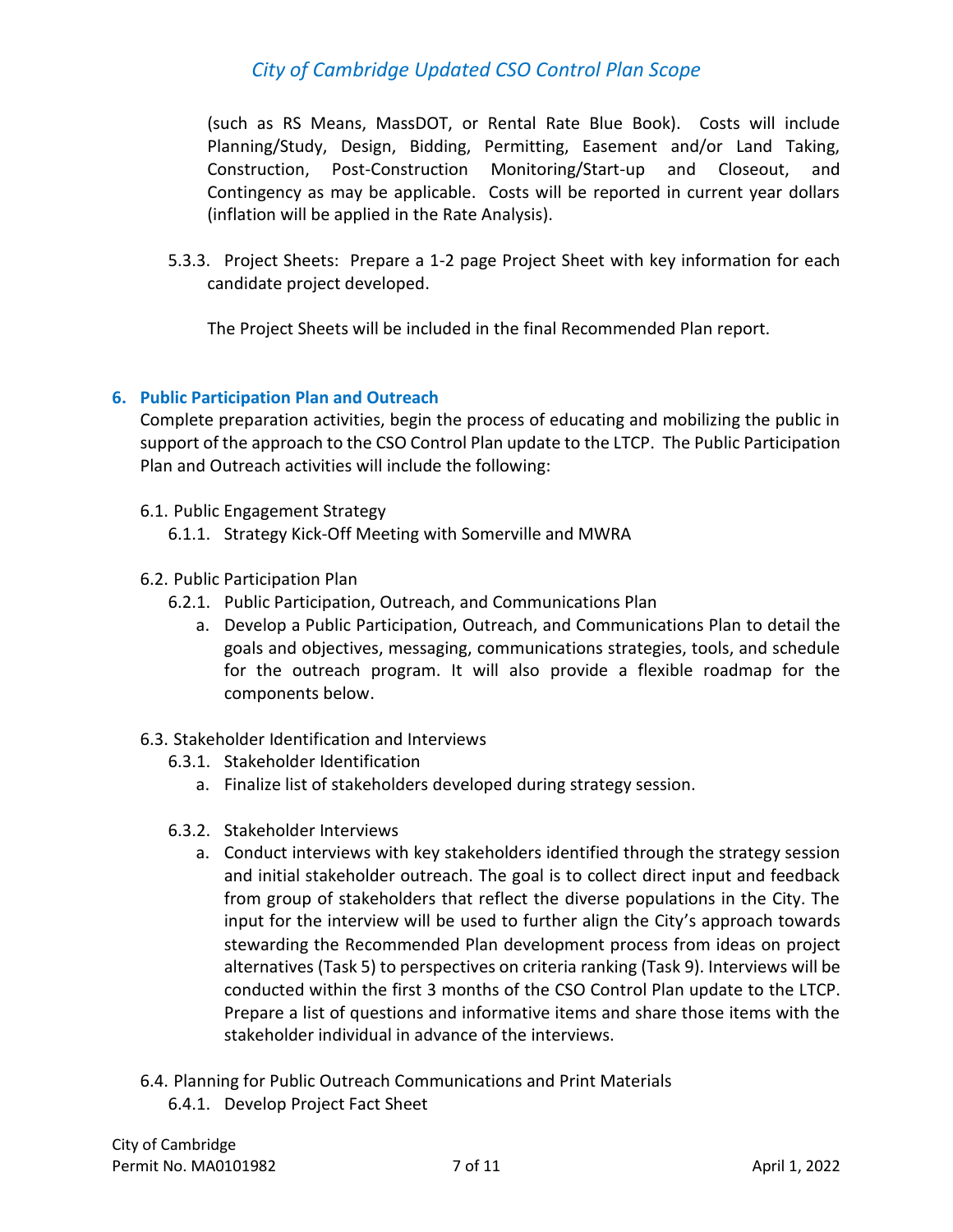Draft content and prepare graphics for the project fact sheets. The purpose of the fact sheet will be to introduce the project and explain the process and schedule. It will include an educational component about CSOs, water quality, and general water resources. It will include several FAQs and describe how to be involved and include contact information. Update the fact sheets as needed.

6.4.2. Newspaper Editorial Briefings

Coordinate one meeting each with the local newspaper and the Boston Globe to discuss the CSO Variance/CSO Control Plan update to the LTCP.

6.4.3. Social Media

Develop Facebook, Twitter and YouTube platforms, independent of the existing the City channels.

6.4.4. City Website

Updates to the City's CSO landing page as needed to reflect information in the one-page fact sheet/FAQ.

- 6.5. Public Meetings and Events
	- 6.5.1. Regional Initial Public Meeting:

Hold an initial public meeting in collaboration with MWRA and Somerville, which will be scheduled within the first 3 months of the project. The goal of the meeting will be to provide information on the history of CSOs, and review and receive feedback on the CSO Control Plan update process. The meeting will also include an overview of concepts for improving CSO performance, including discussing the Typical Year development approach, the complexities of water quality improvements and potential flooding impacts.

6.5.2. Public Meetings During CSO Planning:

Through the CSO planning process, hold two public meetings to discuss and facilitate public input on:

- a) Benefits criteria and weighting factors, and
- b) Alternatives being evaluated (during their development).

Breakout groups for Alewife Brook and Charles River may be facilitated.

- 6.5.3. Public Outreach Events
	- a) Develop and facilitate up to 3 public outreach events. The purpose of these events is to engage the general public in a less formal and more accessible setting, with a focus on targeting priority populations including individuals from EJ communities within the City.
	- b) Develop posters and handout materials for distribution during the meeting.
- 6.5.4. Public Meeting to present Draft Recommended Plan: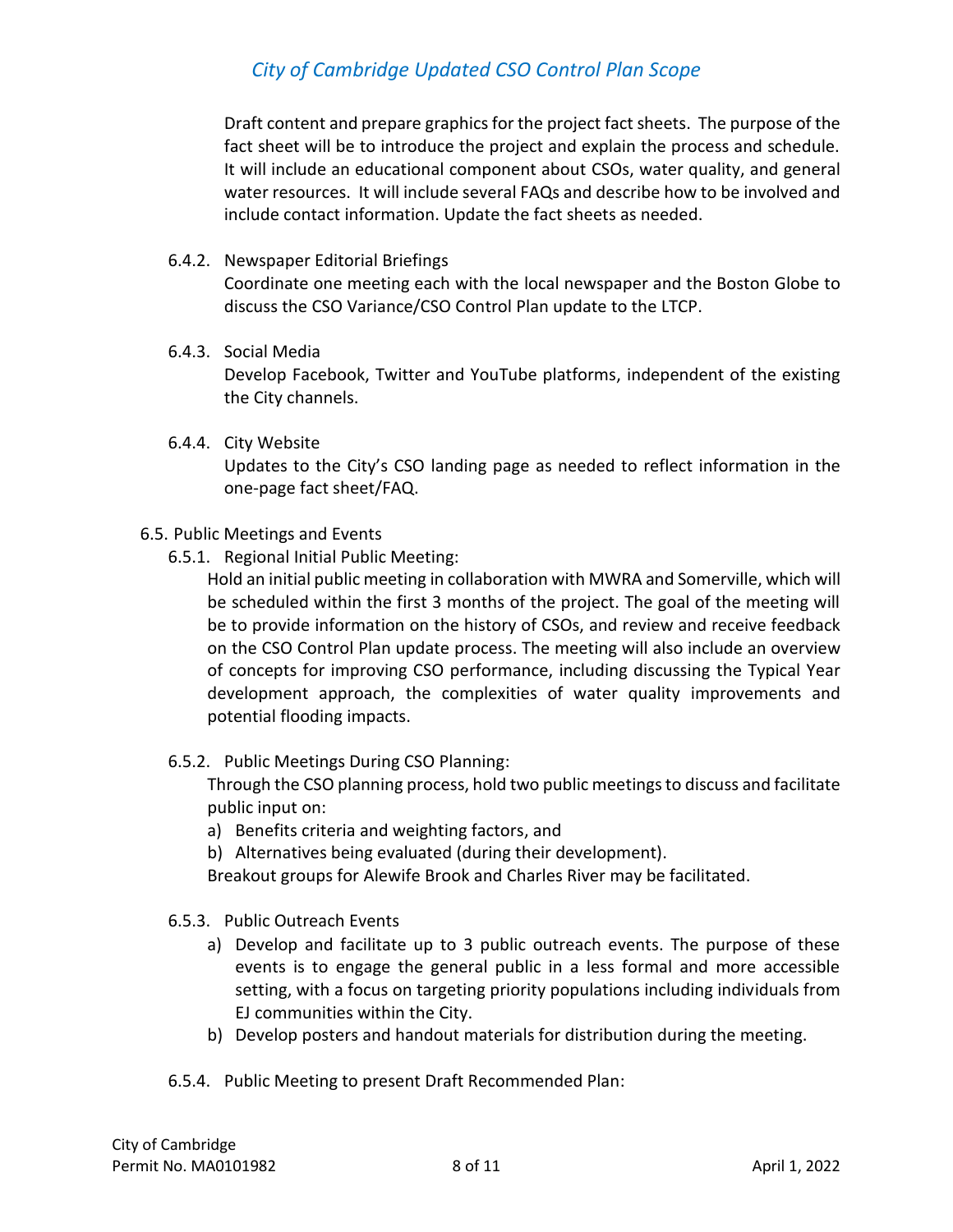Once the draft Recommended Plan report has been developed, the City will coordinate with MWRA and Somerville to hold one public meeting open to stakeholder group participants, and the general public. The intent of this meeting is to inform the public on how their input through events, direct feedback, and stakeholder meetings have been incorporated into the development of the Draft Recommended Plan and to receive feedback prior to the development of the Final Recommended Plan.

#### **7. Water Quality Analysis**

The MWRA has completed its Water Quality Assessment report (dated August 27, 2021). The report looked to demonstrate whether the CSO LTCP goals have been met for the Lower Charles River and the Alewife Brook/Upper Mystic River as defined in the Second Stipulation. The goals of the assessment included assessing the relative impact of CSOs on water quality vs. the impacts from stormwater and non-CSOs sources by predicting E. coli and Enterococcus counts in the receiving waters during the typical year. The assessment results determined that stormwater was the largest source of E. coli and Enterococcus during the typical year. A sensitivity analysis also identified that CSO loadings had a marginal impact on the receiving water's ability to meet the single-sample maximum criterion for E. coli.

The City intends to use the above information and the model used by the MWRA on its water quality assessment, where appropriate, to evaluate the water quality impacts of alternatives to reduce CSOs, identify measures needed to address these impacts, and factor the results into the decision made for CSO controls. To the maximum extent possible, the City will rely on the receiving water quality results reported in MWRA's Water Quality Assessment from its CSO Post Construction Monitoring and Performance Assessment, as well as additional water quality modeling runs performed by the MWRA to assess water quality impacts from an updated Typical Year and to assess impacts from proposed alternatives (i.e. sewer separation or partial separation).

### **8. Alterative Analysis and Ranking Prioritization**

Working in collaboration with the MWRA and Somerville, the City will establish and apply benefits criteria and weighting to provisionally rank the alternatives.

The City will develop a benefits model to support in the prioritization of the candidate projects developed in Task 5 above.

- 8.1. Benefits Criteria: Identify the benefits to be used in the decision-making model that consider the City's needs, goals, and socio-economic baseline. Benefits will include some or all of the following:
	- 1. Capital Cost
	- 2. Constructability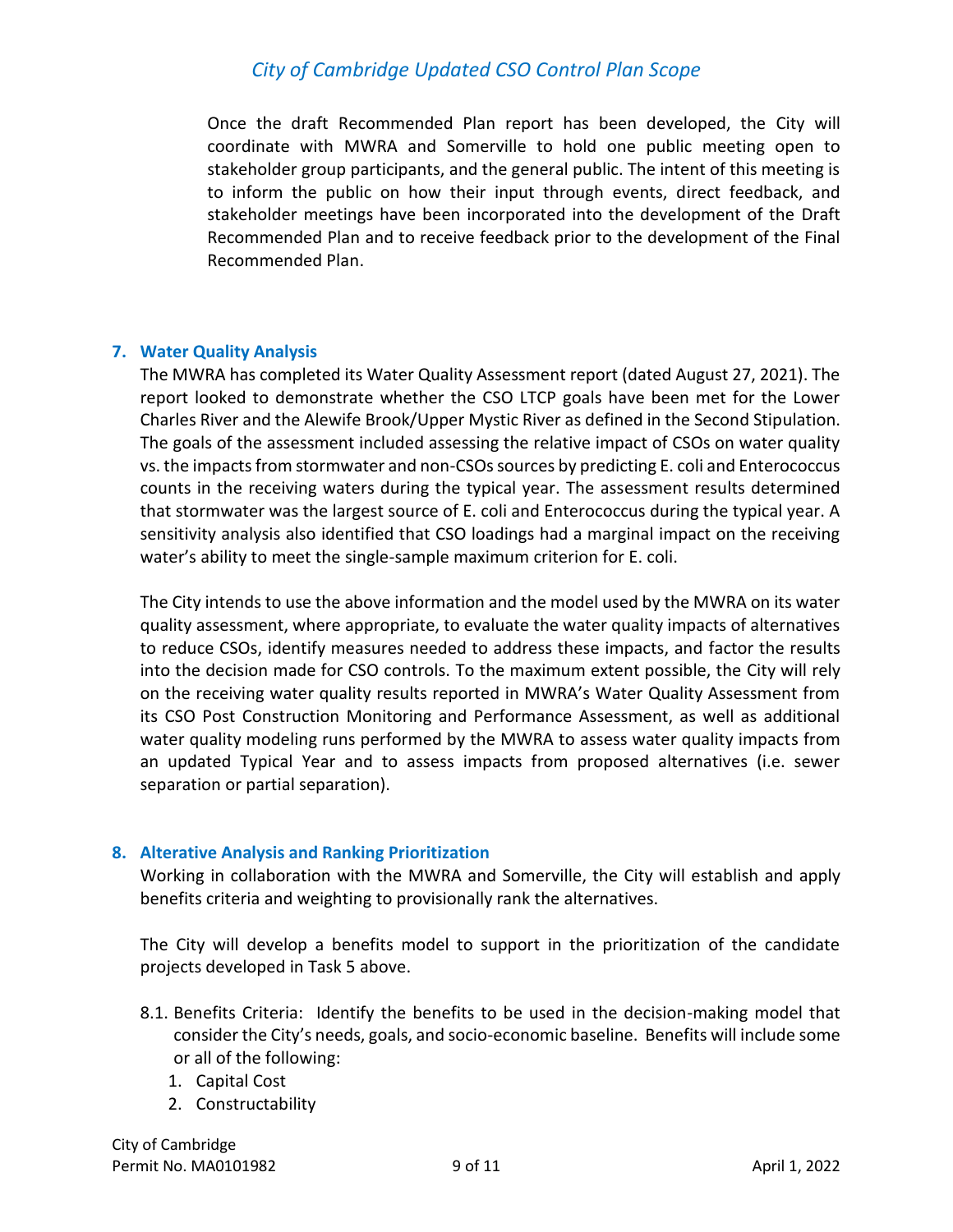- 3. Disruption Reduction
- 4. Ease of Implementation
- 5. Efficiency
- 6. O&M Cost
- 7. Water Quality improvements
- 8. Reduction of CSO
- 9. Reduction of Flooding
- 10. Reduction of SSO
- 11. Redundancy
- 12. Regulatory Consideration
- 13. Renewed Infrastructure
- 14. Risk Reduction
- 15. Secondary Community Benefit
- 16. Affordability

Each Benefit will be described in terms of its definition and how projects are evaluated or rated against it.

- 8.2. Benefit Weightings: The City will weight each of the benefits criteria to establish its relative importance. Benefits weighting will likely be modified throughout the Recommended Plan benefits modeling activities.
- 8.3. Rating Candidate Projects and Prioritization of Candidate Projects: The City will utilize the Benefits Model to rate each candidate project against each benefits criterion. The ranking and weighting of each benefits criterion will then be used to develop an overall Benefits Score (prioritization ranking).

Stakeholder Input collected from interviews, public meetings, and public events (Task 6) will be essential in the process of developing and weighting benefit criteria.

- 8.4. Evaluation of Benefits Modeling Results and Model Refinement and Calibration: The City will proof, screen, and fine-tune the results after all candidate projects have been evaluated through the Benefits Model and ranked accordingly to be incorporated in the first draft of the Recommended Plan.
- 8.5. Alternative Analysis and Ranking Review Workshop: the City will facilitate a workshop with MWRA and Somerville to review the Benefits Modeling results and prioritized list of projects reviewed in public meetings (6.5.2).

### **9. Affordability Analysis**

The City will conduct a Rate Analysis to identify potential long-term impacts to water and sewer rates. This will be used to complete an affordability analysis for the City's service area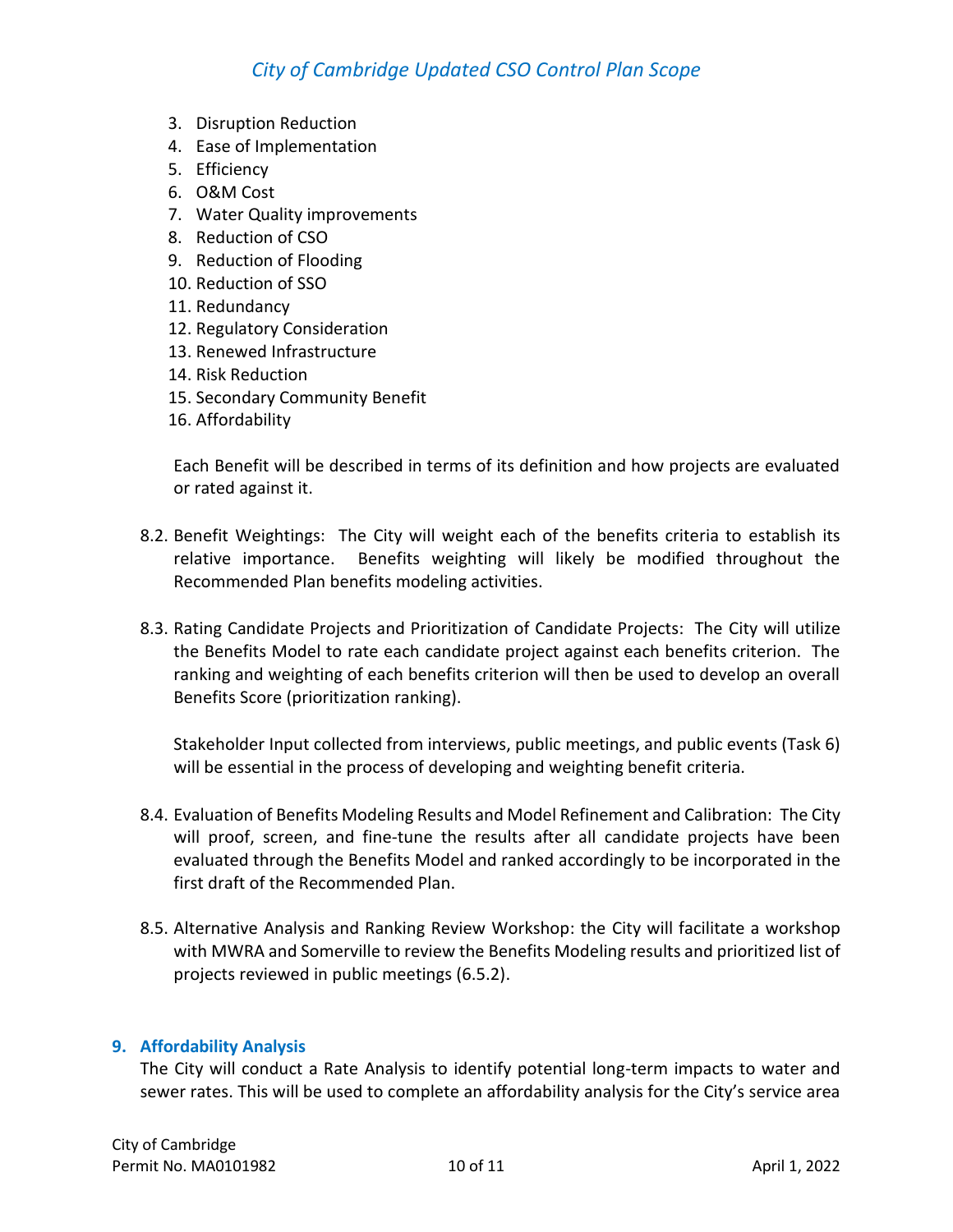based on the affordability metrics outlined by EPA's November 24, 2014 Memorandum on Financial Capability Assessment Framework for Municipal Clean Water Act Requirements (water and sewer bills as a percentage of median household income across the entire service area).

The affordability analysis will use affordability as a metric to set the thresholds and timing for capital expenditures that will influence the development of the Recommended Plan and schedule for implementation.

#### **10. Develop Recommended Plan and Implementation Schedule**

- 10.1. The City will utilize the prioritized list of projects and the results from the affordability analysis to formulate the Recommended Plan.
- 10.2. The City will develop a schedule for implementing the recommended plan that maintains affordability as determined by the results of the affordability analysis.

### **11. Draft and Final Report Development**

As work progresses throughout the project the City will draft chapters of what will become a final report for the Recommended Plan. At the conclusion of the prior tasks, the City will summarize activities of Task 1 through 10 into a Draft Recommended Plan Report for submittal to EPA and MassDEP and initiation of the public comment process. Once comments are received, the City will work with MWRA and Somerville to generate responses and will develop the Final Recommended Plan Report.

#### **12. Schedule**

See attachment 1.